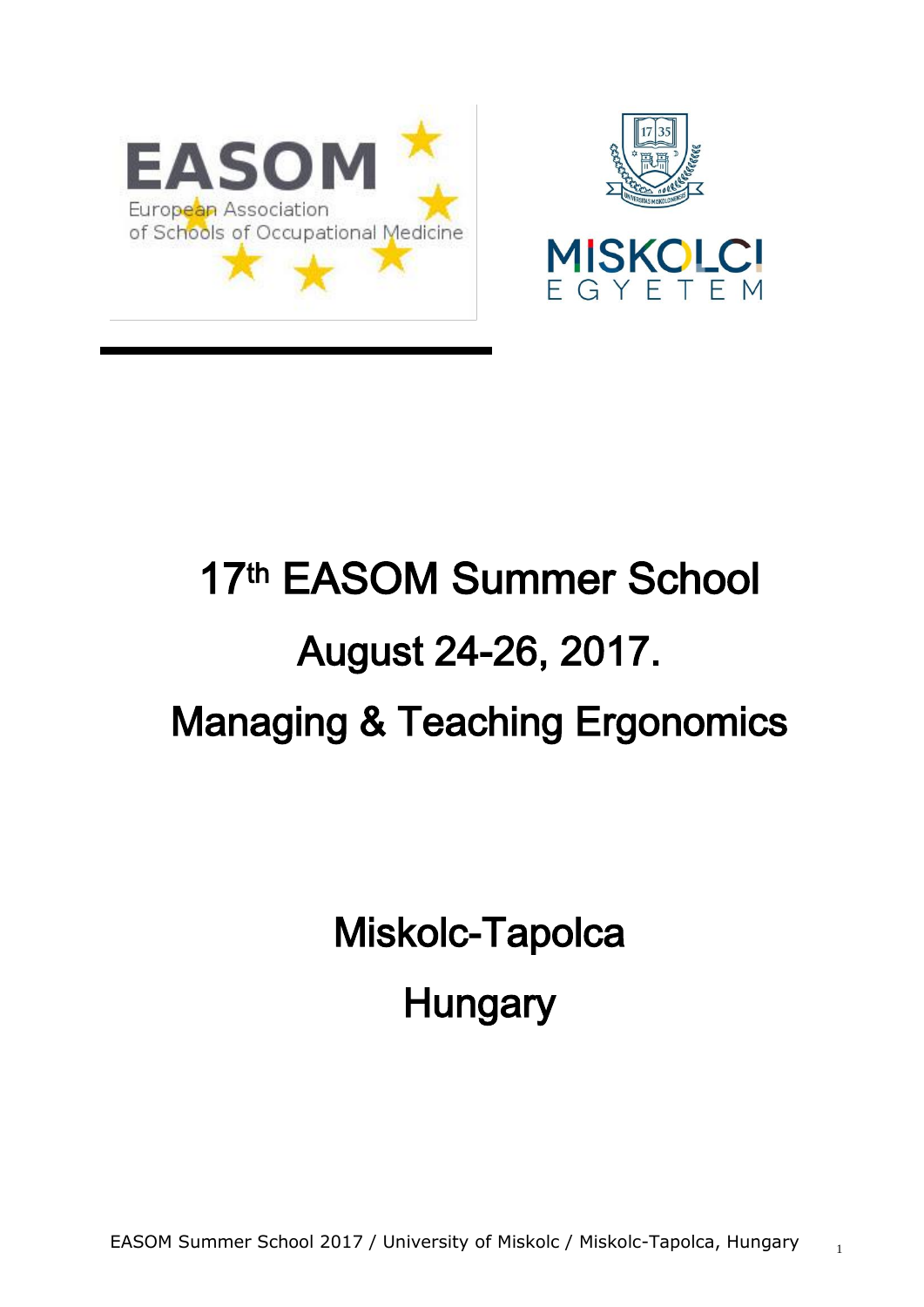## Programme of the 17th EASOM Summer School Managing & Teaching Ergonomics August 24-26, 2017, Miskolc **Wednesday the 23rd of August**

| <b>Time</b>     | <b>Presentation</b>            | <b>Presenter</b>          |
|-----------------|--------------------------------|---------------------------|
| $15.00 - 19.00$ | Board meeting                  | Board members, organizers |
| $19.00 -$       | Welcome Party - Hotel Calimbra | All                       |

## **Thursday the 24th of August 2017**

| <b>Time</b>      | <b>Presentation</b>                                                                                                                                                                                                                                                                                                         | <b>Presenter</b>                                           |
|------------------|-----------------------------------------------------------------------------------------------------------------------------------------------------------------------------------------------------------------------------------------------------------------------------------------------------------------------------|------------------------------------------------------------|
| $9.00 - 9.30$    | Registration of the participants                                                                                                                                                                                                                                                                                            | All                                                        |
| $9.30 - 10 - 00$ | Welcome session<br><b>ADRESSES</b><br>Zita Horváth, Deputy State Secretary for<br><b>Higher Education</b><br>Tamás Kékesi, Vice Rector for International<br>and Scientific Affairs University of Miskolc<br>Csaba Deák, Chancellor of the University of<br>Miskolc<br><b>OPENING</b><br>Giso Schmeisser, President of EASOM | Giso Schmeisser, Jasminka<br>Godnic-Cvar                   |
| $10.00 - 11.00$  | Key lecture: Multidisciplinary approach to<br>ergonomic risks in the workplace                                                                                                                                                                                                                                              | Helmut Krueger (Switzerland)                               |
| $11.00 - 11.15$  | Coffee break (administrative details)                                                                                                                                                                                                                                                                                       | All                                                        |
| $11.15 - 12.00$  | Key lecture: Health effects of ergonomic<br>risk and their prevention                                                                                                                                                                                                                                                       | Sara Felszeghi (Hungary)                                   |
| $12.00 - 13.00$  | Lunch - Hotel Calimbra                                                                                                                                                                                                                                                                                                      | All                                                        |
| $13.00 - 13.30$  | Assessment methods of ergonomic risks                                                                                                                                                                                                                                                                                       | Gyula Szabó (Hungary)                                      |
| $13.30 - 14.00$  | Ergonomic risks in case of young<br>workforce/computer workplace                                                                                                                                                                                                                                                            | Alenka Skerjanc (Slovenia)                                 |
| $14.00 - 14.30$  | Stakeholders' roles in adapting workplaces<br>for ergonomics risks - European examples<br>from the agriculture sector in the AGROSH+<br>project                                                                                                                                                                             | Elena-Ana Păuncu and Theodor<br>Valerian Hărătău (Romania) |
| $14.30 - 15.00$  | National experiences in managing and<br>Teaching ergonomics I.                                                                                                                                                                                                                                                              | Elena-Ana Păuncu (Romania)                                 |
| $15.00 - 15.15$  | Coffee break                                                                                                                                                                                                                                                                                                                | All                                                        |
| $15.45 - 16.30$  | University Selmec Memorial Library                                                                                                                                                                                                                                                                                          | All                                                        |
| $16.30 - 18.30$  | City Sightseeing Tour                                                                                                                                                                                                                                                                                                       | All                                                        |
| $18.30 - 19.00$  | Walking tour Lillafüred- Lake Hámor                                                                                                                                                                                                                                                                                         | All                                                        |
| 19.00 - 21.30    | Dinner in Palace Hotel Lillafüred*                                                                                                                                                                                                                                                                                          | All                                                        |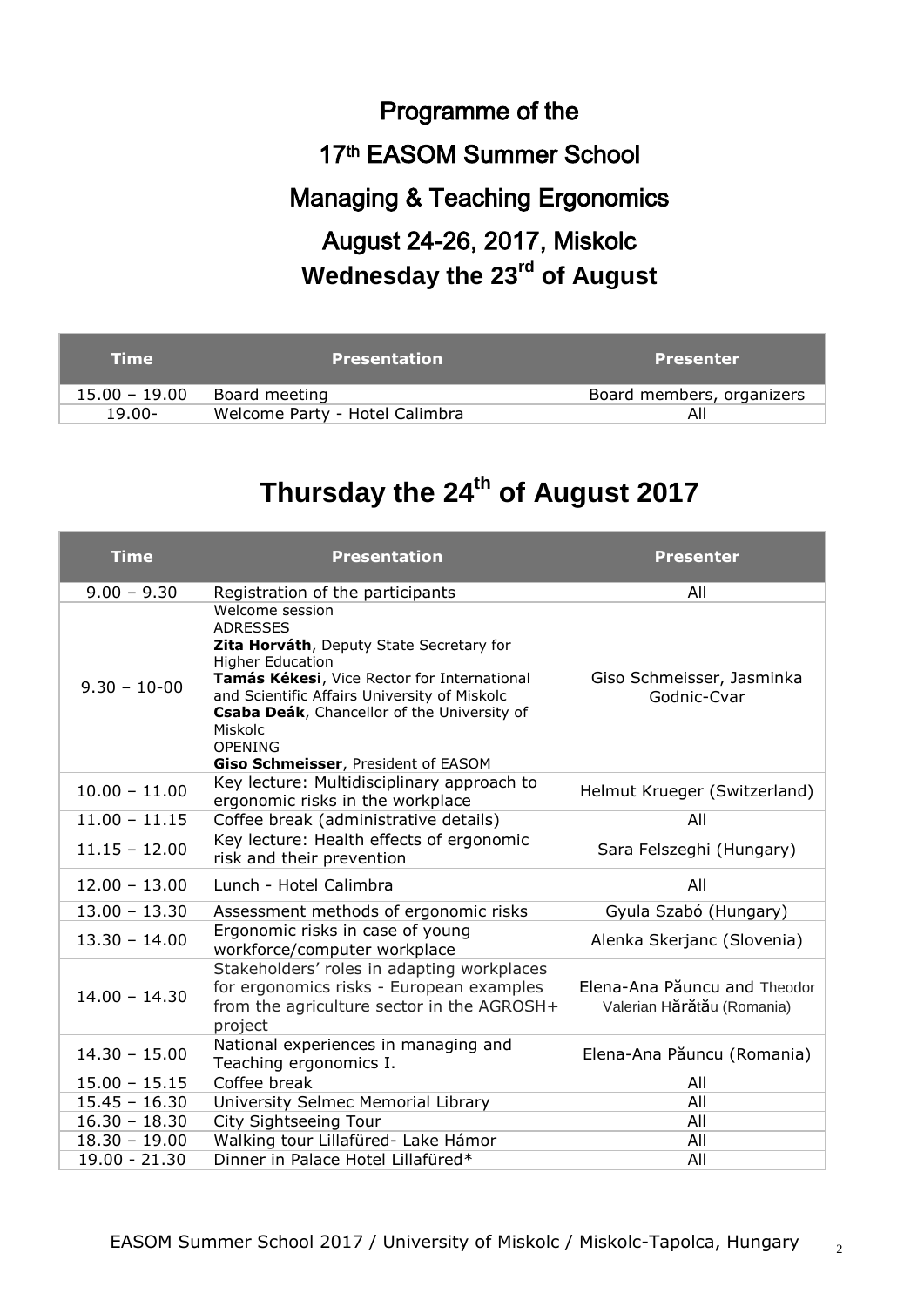#### **Friday the 25th of August 2017**

| <b>Time</b>     | <b>Presentation</b>                                                                                                                    | <b>Presenter</b>                                       |
|-----------------|----------------------------------------------------------------------------------------------------------------------------------------|--------------------------------------------------------|
| $9.00 - 9:45$   | Key lecture: Prevention of ergonomic<br>risks of back pain injuries                                                                    | Károly Cseh (Hungary), Sara<br>Felszeghi (Hungary)     |
| $9.45 - 10.30$  | Musculoskeletal diseases and<br>rehabilitation duties in case of<br>ergonomic injuries                                                 | Katalin Lukács (Hungary)                               |
| $10.30 - 10.45$ | Coffee break                                                                                                                           | All                                                    |
| $10.45 - 11.30$ | Ergonomic risks in the case of ageing<br>workforce                                                                                     | Sara Felszeghi (Hungary)                               |
| $11.30 - 12.00$ | Teaching ergonomics - National<br>experiences II                                                                                       | Sven Hoffmann (Switzerland)                            |
| $12.00 - 13.15$ | Lunch - Hotel Calimbra                                                                                                                 | All                                                    |
| $13.15 - 13.30$ | Workshop preparation                                                                                                                   | Elena-Ana Păuncu (Romania)<br>Sara Felszeghi (Hungary) |
| $13.30 - 14.15$ | Workshops -<br>Learning objectives on Ergonomics for<br>occupational physicians and other<br>physicians<br>HR - managers and employers | All                                                    |
| $14.15 - 14.45$ | Reporting from the workshop                                                                                                            | All                                                    |
| 14.45-15.00     | Coffee break                                                                                                                           | All                                                    |
| $15.00 - 16.30$ | <b>EASOM General assembly</b>                                                                                                          | All                                                    |
| $16.30 - 19.00$ | Rehabilitation of Musculoskeletal<br><b>Disorders</b><br>Miskolc-Tapolca Thermal Cave-Bath                                             | All                                                    |
| $19.30 - 22.00$ | Conference Dinner-Restaurant Hotel<br>Calimbra                                                                                         | All                                                    |

### **Saturday the 26th August 2017**

| <b>Time</b>     | <b>Presentation</b>                                                          | <b>Presenter</b>                                       |
|-----------------|------------------------------------------------------------------------------|--------------------------------------------------------|
| $9.00 - 9.50$   | New issues in teaching ergonomics in<br>occupational medicine                | Sven Hoffmann (Switzerland                             |
| $9.50 - 10.20$  | Ergonomic risks in particular situations:<br>sitting and standing workplaces | Igor Grabovac (Austria)                                |
| $10.20 - 10.30$ | Instructions for workshops and forming<br>of groups                          | Elena-Ana Păuncu (Romania)<br>Sara Felszeghi (Hungary) |
| $10.30 - 11.00$ | Coffee break                                                                 | All                                                    |
| $11.00 - 12.00$ | Three parallel workshops: Common<br>aspects of ergonomics in three cases     | All                                                    |
| $12.00 - 12.30$ | Conclusions from each workshop                                               | All                                                    |
| $12.30 - 12.50$ | Closing the meeting. Conclusions                                             | Giso Schmeisser, EASOM president                       |
| $12.50 - 14.00$ | Lunch- Hotel Calimbra                                                        | All                                                    |

#### **Afternoon: Suggested free program**

14.00-18.30: Visiting the Castle of Diósgyőr 19.00-22.00: Dinner Rákóczi Cellar

#### **Departures**